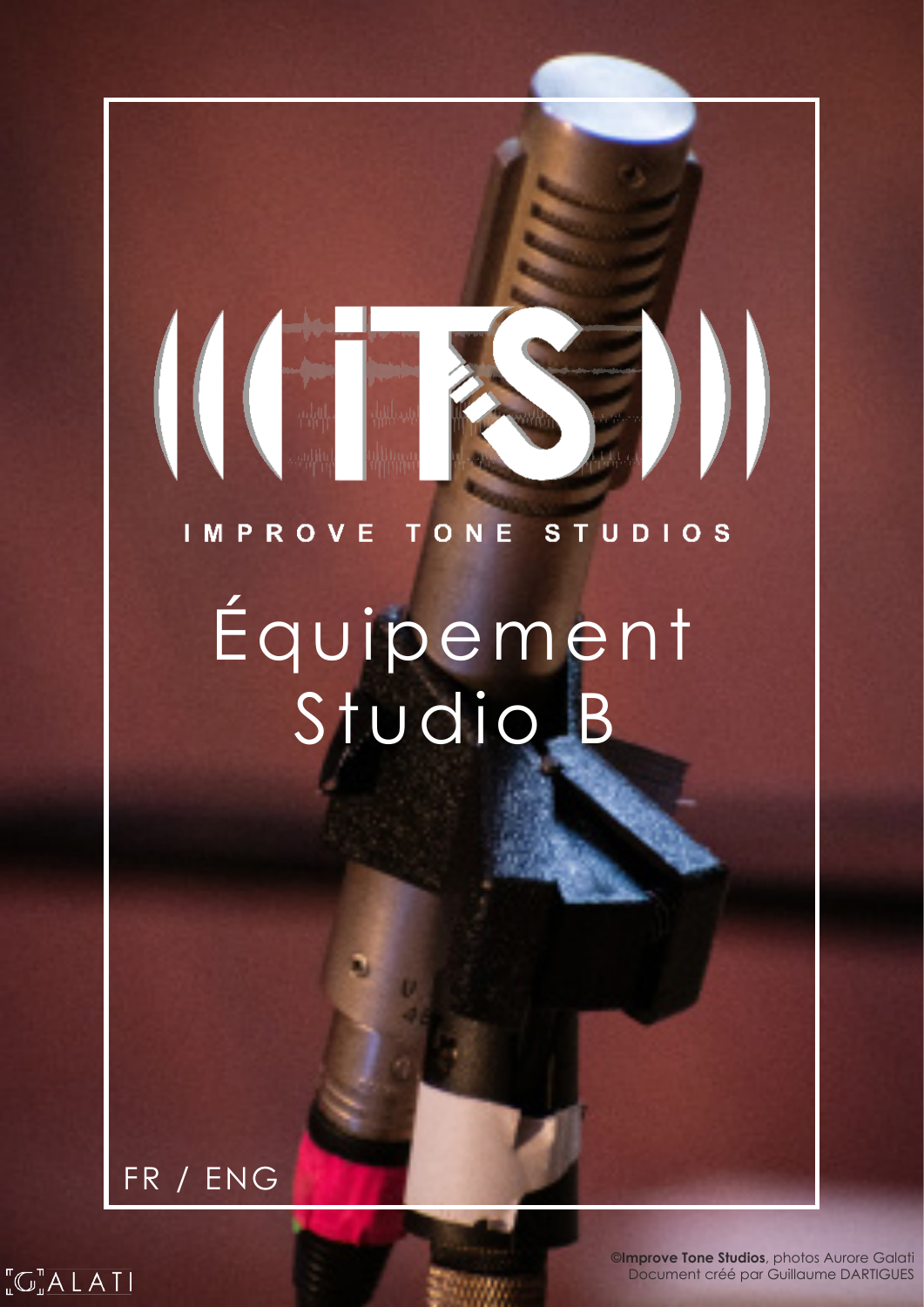# **LISTE DE MATÉRIELS** *- Material list*

#### **Table de mixage** *- Mixing desk*

• Waves eMotion LV1 avec / with preamps Digico

#### **Convertisseurs / Horloges** *- Converters*

- eMotion LV1, 36 preamps
- RME Fireface

# **Monitoring**

- Adam S3A
- Fostex PM07 + caisson basse */ bass box*

# **PÉRIPHÉRIQUES ANALOGIQUES** *- Analog devices*

#### **Compresseurs / Limiteurs** *- Compressors*

- DBX 160 X
- DBX 160 XT

#### **Preamps**

• Audient ASP 008

#### **DI**

- BSS AR133 **x2**
- Radial di/Reamp **x2**
- Radial Ice-Cube **x2**
- Radial Mic Splitter JS2
- Radial Mic Splitter Pro M2
- Radial StageBug

## **Retours musiciens** *- Musician feedbacks (audio headsets)*

- Casque Beyerdynamic DT-990 Pro
- Casque Beyerdynamic DT 150 **x3**
- Casque Beyerdynamic DT 100 **x3**
- Casque Beyerdynamic DT 770 **x2**
- Casque Vic Firth
- Casque Sony 75-06
- Casque Sennheiser HD25
- Far-monitor Shure SF-215
- Ear-monitor Shure 425
- Soundcraft 16 inputs system sur tablette tactile (jusqu à 10 Musiciens)

## **Plugins / Software**

- Amplitude 3
- Autotune 8
- Celemodyne
- Eventide H3000/Ultraverb

**2** - **Improve Tone Studios** - Hervé FAIVRE - Domaine de Brioux LEZOUX 63190 - 0661985965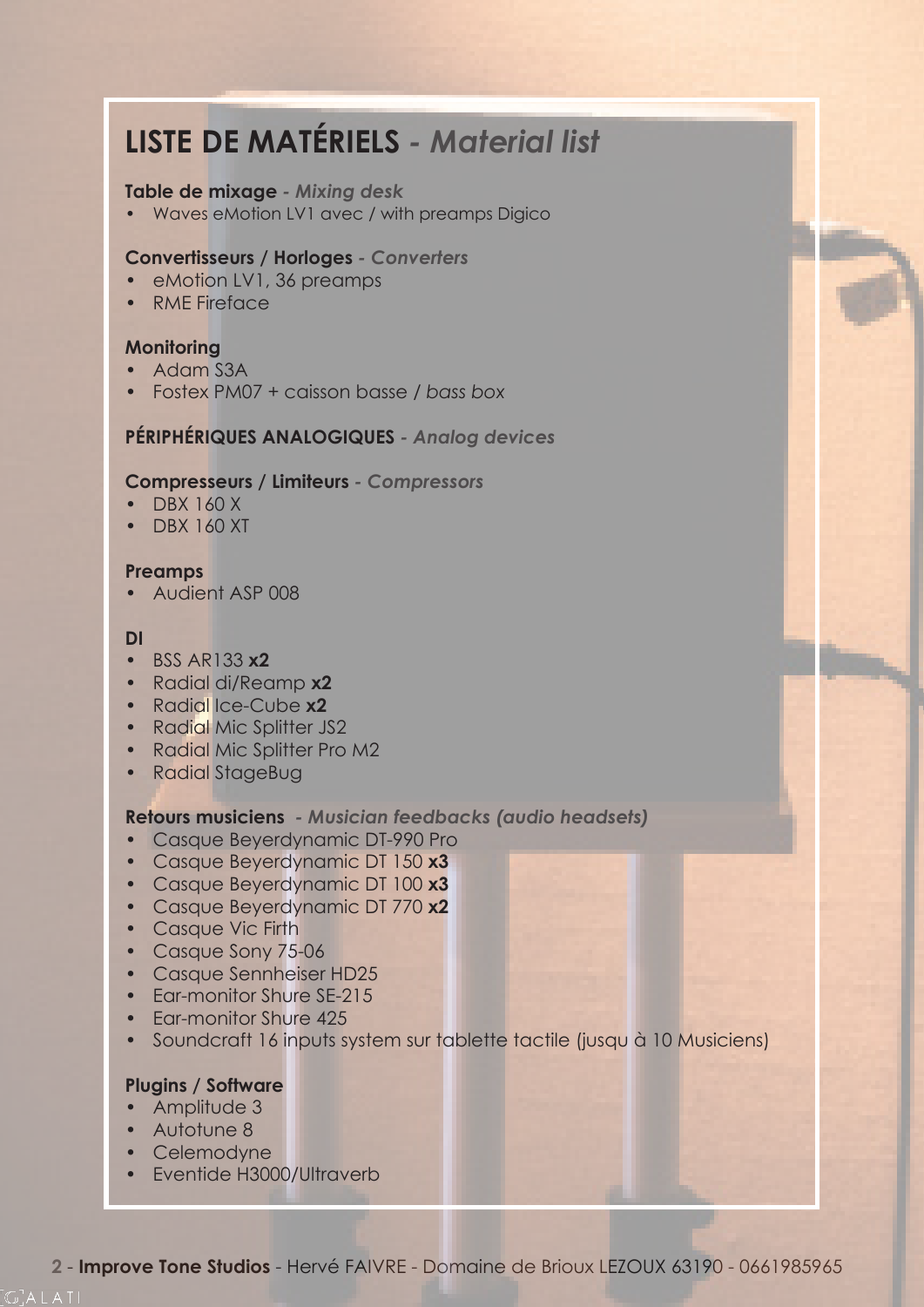- Fab Filter I 1 et Pro-Q3
- Izotope Restoration Pack
- Massenburg EQ
- Neural DSP Forteen
- Slate Digital Trigger/ Vcc/Fg-x
- Sound Toys Pack
- UAD Quad Omni (nombreux plug-ins)
- Waves C6
- Waves CLA Pack + cla 76
- Waves CLA Mix Uhub
- Waves Pack SSL 4000
- Waves Debreatch
- Waves Api 2500
- Waves RS56
- Waves TG12345

#### **Midi**

- Ableton Live
- Addictive Drums2
- Battery 4
- Native Instrument Ultimate 10
- Philharmonik
- Reaktor 5
- Sample Tank
- Sample Moog
- Sample Tron
- Sonik Synth

#### **Micros statiques** *- Static microphones*

- AKG 414 XLS **(Paire)**
- AUDIX ADX 51 **(Paire)**
- Beyerdynamic MM1 (Micro de mesure)
- Cascade Fat head **(Paire)**
- JZ Black Hole BH-2 **(Paire)**
- Lauten Audio LA120 **(Paire)**
- Lauten Audio Horizon LT 321 Tube **(Paire)**
- Sennheiser 912K
- Shure Beta 87 A
- Shure Beta 98 **x3**

#### **Rubans** *- Ribbon / tape microphones*

- Cascade X15 stereo microphone
- Cascade Fat Head **x2**
- Grundig GBM 125 (1959)

#### **Micro dynamiques** *- Dynamic microphones*

- AKG D112
- Beyerdynamic TG 201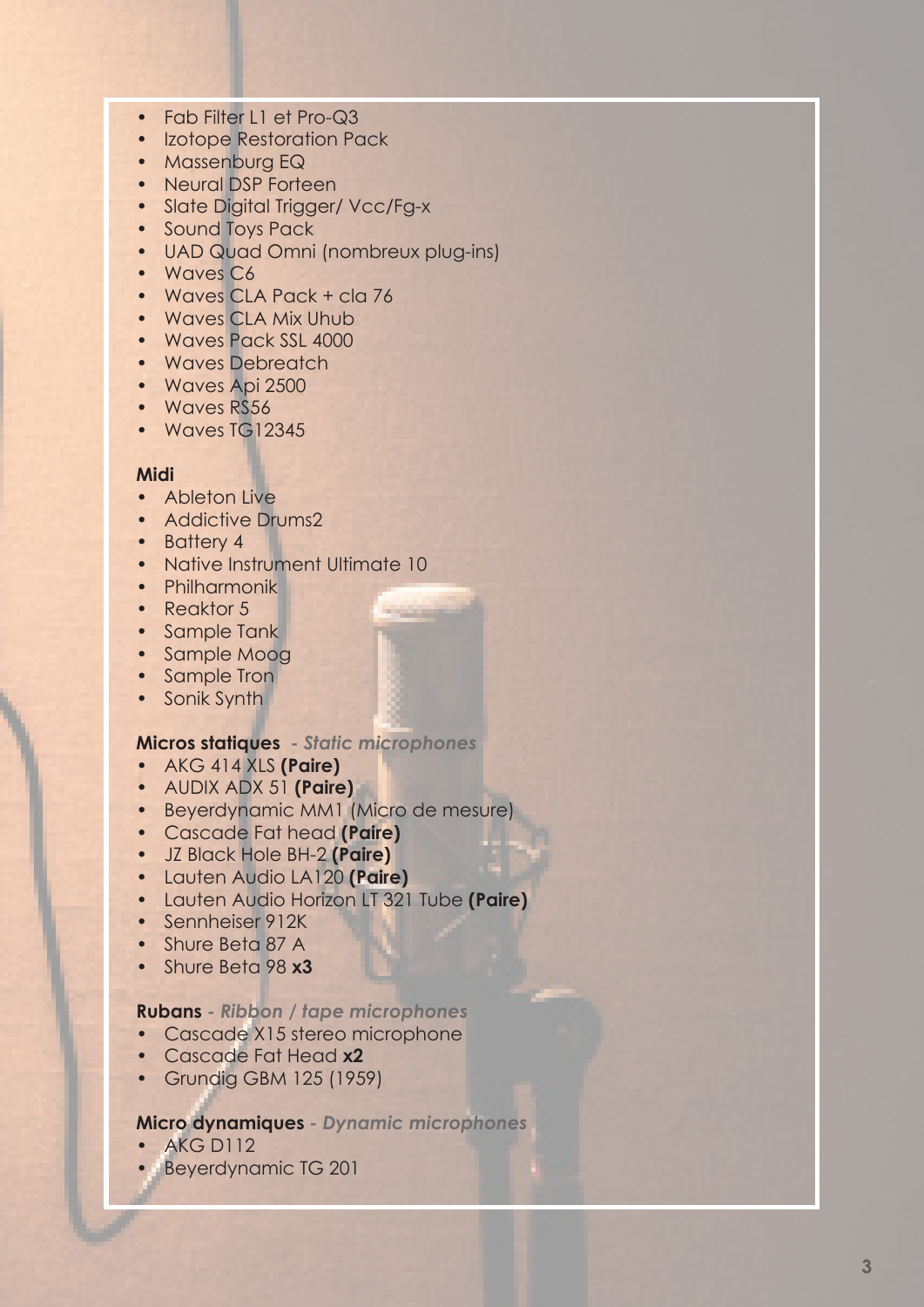- Sennheiser MD 421UII **x3**
- Sennheiser 606
- Sennheiser 609 **x2**
- Shure Beta 52 A **x2**
- Shure SM57 **x7**
- Shure SM58 **x6**
- Shure SM7 B
- Yamaha Sub Kick
- Télé-microphone « Gudrun » Siemens Post-Telefon «FeTAp» (1972)

## **MATÉRIEL À DISPOSITION** *- Equipment available*

# **Amplificateurs** *- Amplifiers*

- Fender Performer 1000
- Vox Night Train
- Torpedo

#### **Baffles**

- EVH 2/12
- Marshall Bass serie 4/10
- Orange 4/12
- $\sqrt{\frac{6}{2}}$

## **Amplificateurs Basse** *- Bass amplifiers*

- Laney (tête basse */ head*) + Baffle 4/10 + Sub 15'
- Torpedo

#### **Guitares électriques** *- Electric guitars*

- B.C. Rich
- **Leduc**
- The Wild Falcon Deluxe Cherry (lutherie)
- The Wild Black Shovel Deluxe (lutherie)

#### **Guitares Folk** *- Folk guitars*

- **Avantage**
- Epiphone

#### **Basses** *- Bass guitars*

- Fender Precision
- Fender

#### **Batteries** *- Drums*

• Yamaha Stage Custom 10''/12''/14''/16''/22''

#### **Accessoires batterie** *- Drum accessories*

- Charleyston Zultan 14''
- Crash 14''/16''
- Ride 20''
- *• Option* : Module Roland TM-2 **x2**

 $\sqrt[n]{\mathbb{C}}_{\mathbb{L}}^{\mathbb{T}}$ ALATI